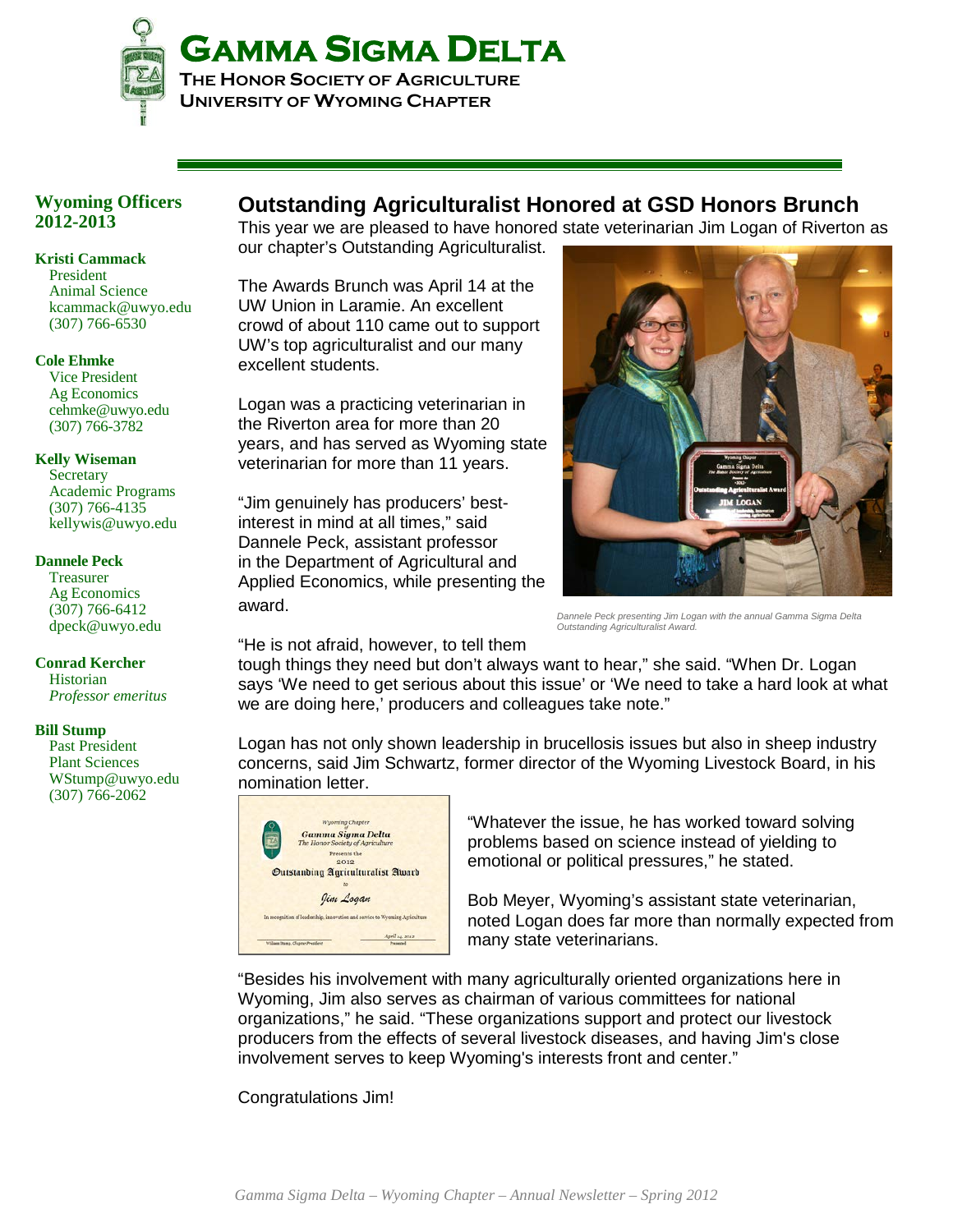# **Outstanding Student Awards**

Outstanding Freshman Female – McKensie Harris, Laramie, Animal and Veterinary Sciences Outstanding Freshman Male – Shane Bell, Winnemucca, Nev., Ecosystem Science and Management Outstanding Sophomore – Amanda O'Donnell, Spring Creek, Nev., Ecosystem Science and Mngmnt Outstanding Junior – Erin Anders, Cheyenne, Agroecology and Anthropology Outstanding Senior – Sara van Knapp Jennings, Burbank, Calif., Animal and Veterinary Sciences

Outstanding Master's Student – Sarena Olsen, Norridge, Il, Animal and Veterinary Sciences Outstanding Doctoral Student – Rebecca Cockrum, Chesterfield, Md., Animal and Veterinary Sciences



*GSD President Bill Stump with McKensie, Shane, Amanda, Erin, Sara, Serena and Rebecca, joined by VP Kristi Cammack, at the awards ceremony April 14.*

### Departments Recognize Students

**At the annual Gamma Sigma Delta Honors Brunch each department within the College of Agriculture and Natural Resources honored some of its top students. Below are this year's honorees.** 

### **Agricultural & Applied Economics**





*Anna Justis, Mark Stayton, Ryan Griesbach*



*Kaitlynn Glover, Jim Wangberg and Kelsey Tramp*